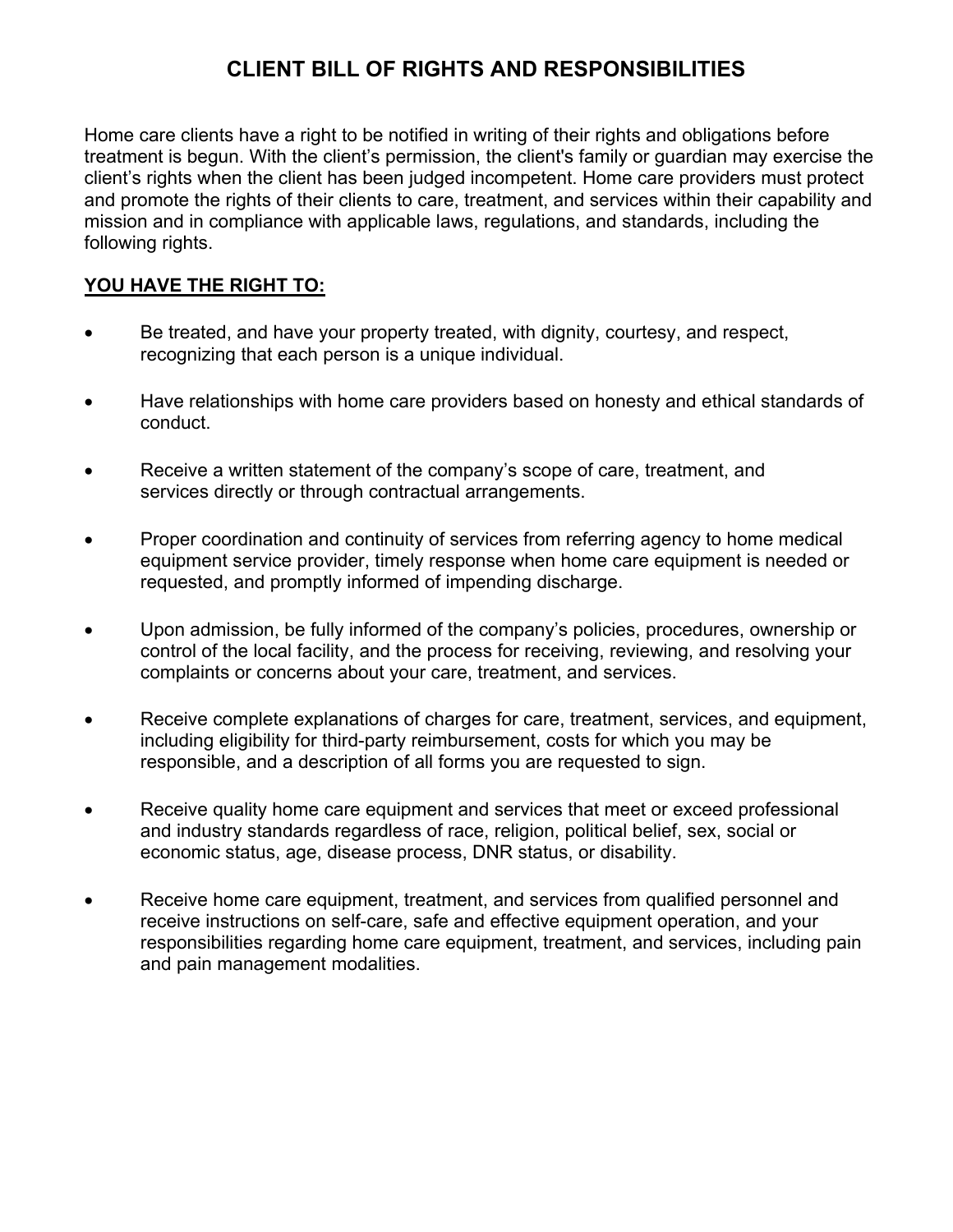#### **CLIENT BILL OF RIGHTS AND RESPONSIBILITIES (continued)**

- Participate in decisions concerning the nature and purpose of any technical procedure which will be performed and who will perform it, the possible alternatives and risks involved, and your right to refuse all or part of the services and to be informed of expected consequences of any such action.
- Be informed of the anticipated outcomes of care, treatment, and services and any barriers to achieving those outcomes.
- Confidentiality of all your records (except as otherwise provided for by law or third-party payer contracts) and to review and even challenge those records and to have your records corrected for accuracy.
- Review information about to whom and when your personal health information was disclosed, as permitted under applicable law and as specified in the company's policies and procedures.
- Express dissatisfaction and suggest changes in any service without discrimination, reprisal, or unreasonable interruption of services.
- Be advised of the telephone number and hours of operation of the state's Home Health "Hot Line." The hours are8.30AM to 5PM and the number is 1-888 419 3456 .
- Be advised of any change in the care plan before the change is made.
- Participate in the planning of the care and planning changes in the care, and be advised that you have the right to do so.
- Receive information in a manner and language that you understand.
- Accept or refuse medical treatment while competent and decide about care/services to be received should you lose competency.
- Have family members, as appropriate and as allowed by law, with your permission or the permission of your surrogate decision-maker involved in care, treatment, and service decisions.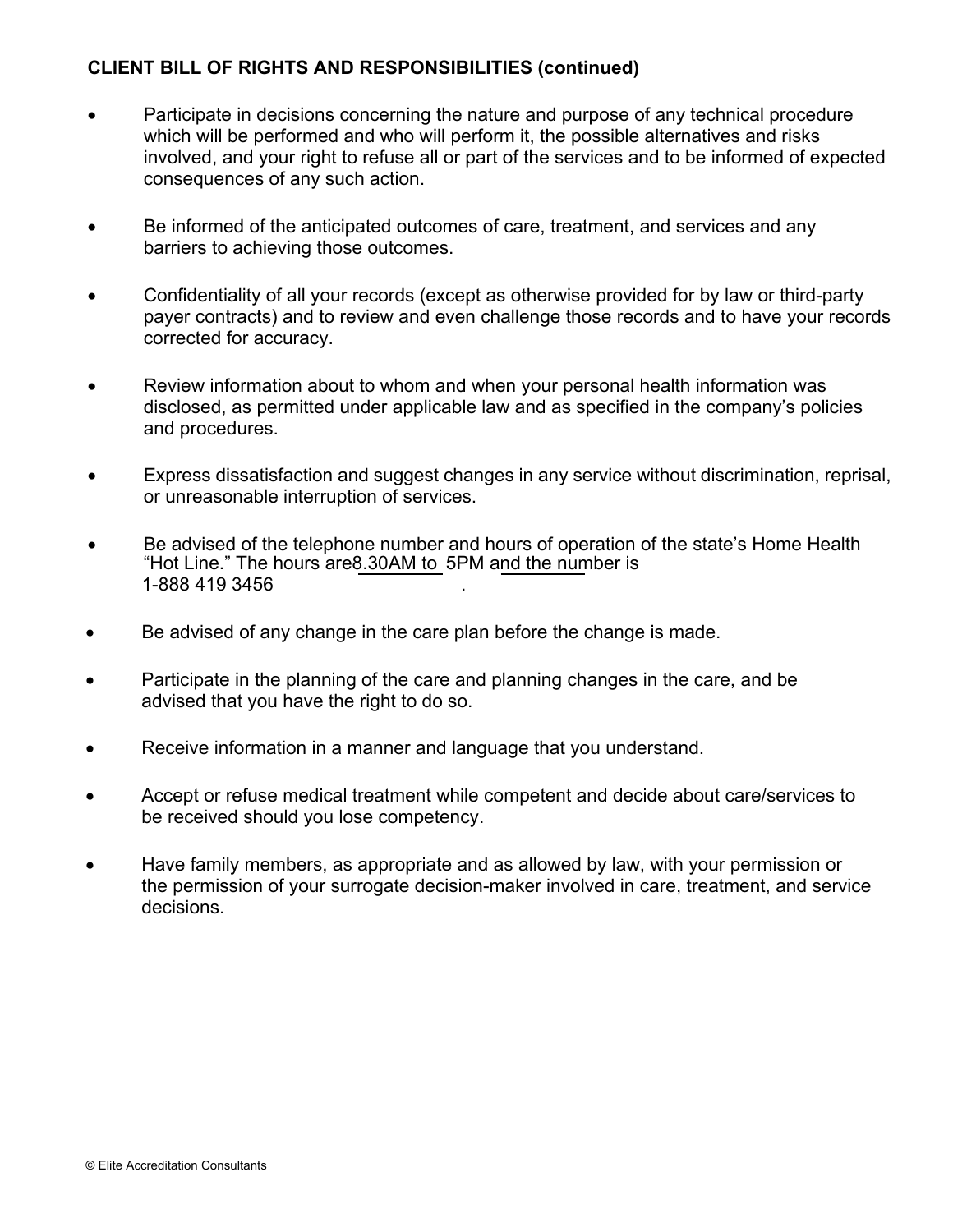# **CLIENT BILL OF RIGHTS AND RESPONSIBILITIES (continued) CLIENT RESPONSIBILITIES:**

- You have the responsibility to:
	- Adhere to the plan of treatment or service established by your physician.
	- Adhere to the company's policies and procedures.
	- Participate in developing an effective plan of care that will involve the management of pain, if appropriate.
	- To the best of your knowledge, provide accurate and complete medical and personal information necessary to plan and deliver services.
	- Ask questions about your care, treatment, and services, or to have clarified any instructions provided by company representatives.
	- Communicate any information, concerns, questions related to pain, perceived risks in your care, treatment and services, and unexpected changes in your condition.
	- Notify the company if you are going to be unavailable.
	- Treat company personnel with respect and dignity without discrimination.
	- Provide a safe environment for staff to provide care and services.
	- Care for and safely use equipment, according to instructions provided, for the purpose it was prescribed and only for/on the client for whom it was prescribed. Monitor the quantity of oxygen, nutritional products, medications, and supplies in your home and reorder as required to assure timely delivery of the needed items.
	- Communicate any concerns about your/caregiver's/family member's ability to follow instructions or use the equipment provided. \*\*TO PROMOTE THE EDUCATION OF OUR CLIENTS, WE HAVE ELECTED TO POST THESE CLIENT RIGHTS IN THE LOBBY OF OUR DME COMPANY AND ON OUR COMPANY WEBISTE @ [WWW.NEXTSCIENCE.COM](http://www.nextscience.com/)